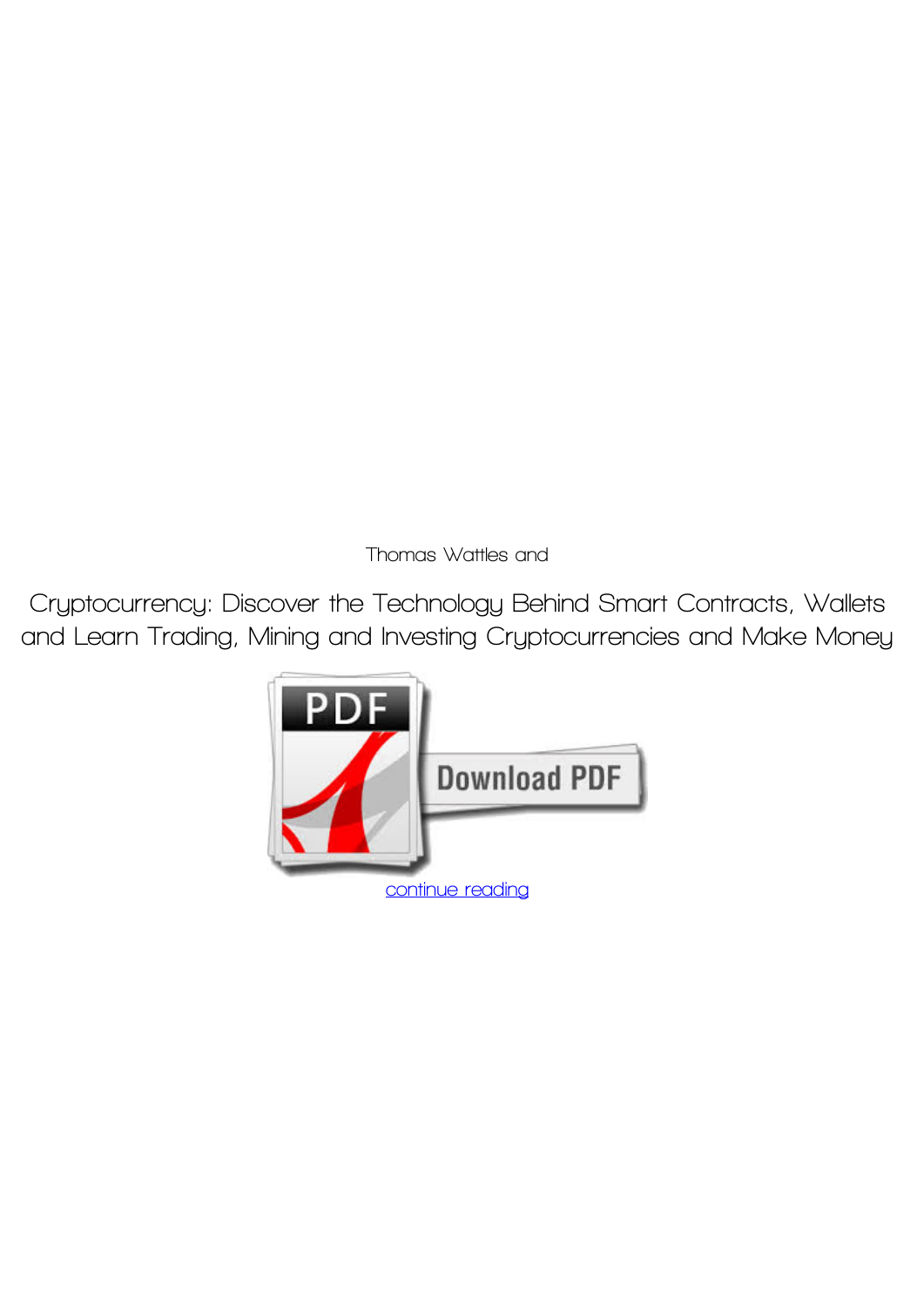**Blockchain technology will fundamentally modification our lives within the next 10 years, especially bitcoin and blockchain-based cryptocurrencies. If you had purchased \$100 value of Bitcoins in the center of 2009 and held onto those coins until August 2017, you would have turned that \$100 into a lot more than \$8,000,000. So, if you would like to make consistent, long-term income with cryptocurrency - while minimizing your risk. This publication will shock you. Magic formula strategies are revealed. After that buy this audiobook now!. Become familiar with what cryptocurrency can be and how to decide which one to cope with. As the years have gone on, cryptocurrency continues to make strides and change the financial globe. In fact, cryptocurrency has helped to teach people how to manage their very own money so they no longer have to depend on a bank to control money. In order to understand cryptocurrency, you will have to know how they function and you are going to discover everything that you need to know about cryptocurrency in this publication. The lucrative world of cryptocurrency no more needs to be a mystery. This book covers this issue of trading and trading of cryptocurrency, and will teach you all you need to learn before you explore this potentially highly profitable world.. Uncover what cryptocurrency is about and steps to make a lot of money investing and trading in them.**



**[continue reading](http://bit.ly/2Tge8Fv)**